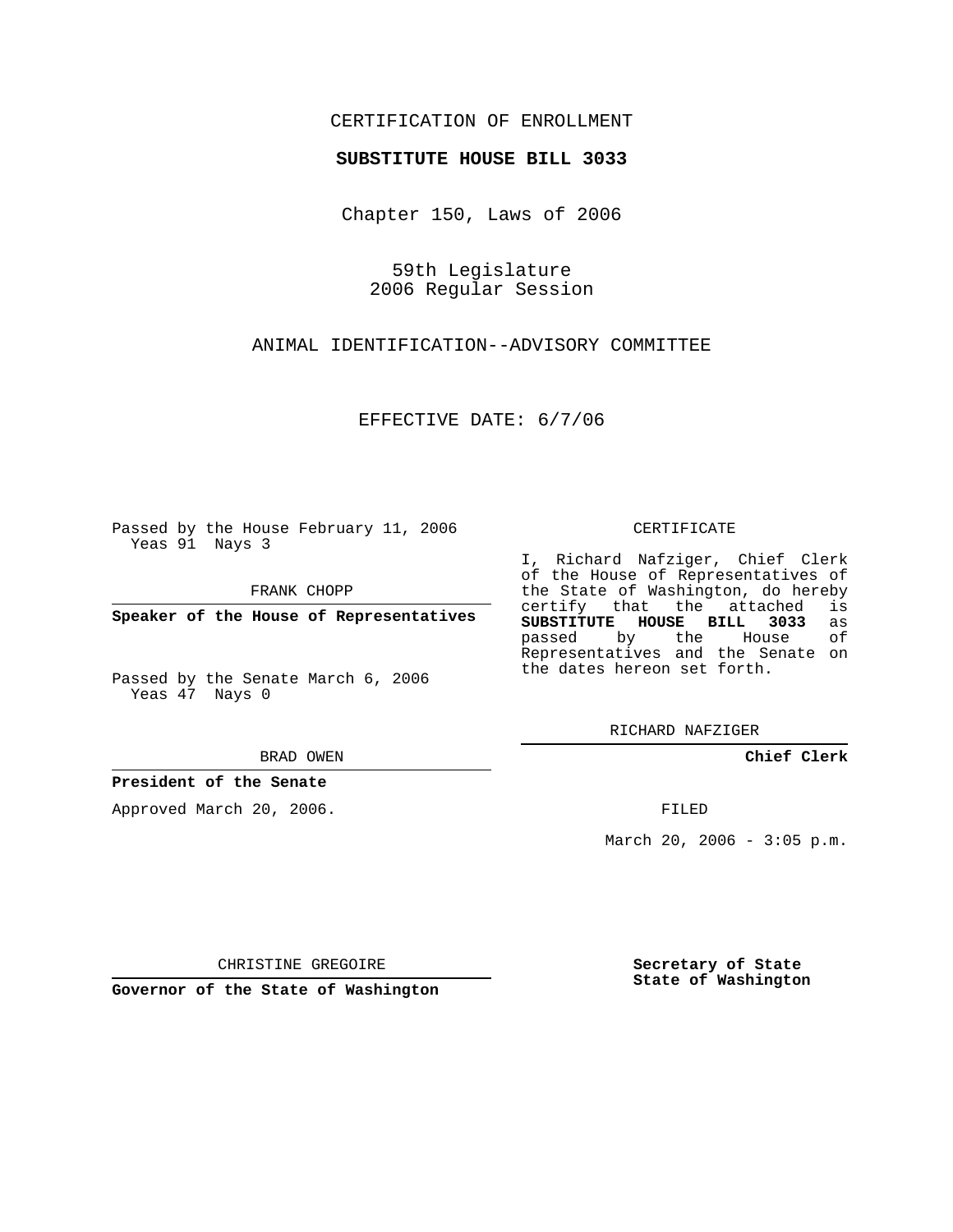# **SUBSTITUTE HOUSE BILL 3033** \_\_\_\_\_\_\_\_\_\_\_\_\_\_\_\_\_\_\_\_\_\_\_\_\_\_\_\_\_\_\_\_\_\_\_\_\_\_\_\_\_\_\_\_\_

\_\_\_\_\_\_\_\_\_\_\_\_\_\_\_\_\_\_\_\_\_\_\_\_\_\_\_\_\_\_\_\_\_\_\_\_\_\_\_\_\_\_\_\_\_

Passed Legislature - 2006 Regular Session

## **State of Washington 59th Legislature 2006 Regular Session**

**By** House Committee on Economic Development, Agriculture & Trade (originally sponsored by Representatives Pettigrew, Kristiansen, Grant, Kretz, Holmquist, Cox, B. Sullivan, Clements, Campbell, Haigh, Newhouse and Linville)

READ FIRST TIME 2/3/06.

1 AN ACT Relating to animal identification; creating a new section; 2 and providing an expiration date.

3 BE IT ENACTED BY THE LEGISLATURE OF THE STATE OF WASHINGTON:

 NEW SECTION. **Sec. 1.** (1) The director of agriculture shall convene an advisory committee composed of representatives from the various segments of the cattle industry that will be involved in the implementation of the state's component of the national animal identification program for animal health and disease trace-back purposes. The advisory committee shall be chaired by the director of agriculture or the director's appointee. In making the appointments to the advisory committee, the director shall consult with organizations that represent the affected segments of the cattle industry. The director may appoint additional members to the advisory committee as deemed necessary. The director shall appoint to the advisory committee one member from a federally recognized tribe who is in the cattle industry.

17 (2) The advisory committee shall evaluate the requirements of the 18 federal program and examine approaches being taken by other states to 19 implement the requirements, with an emphasis on neighboring states and